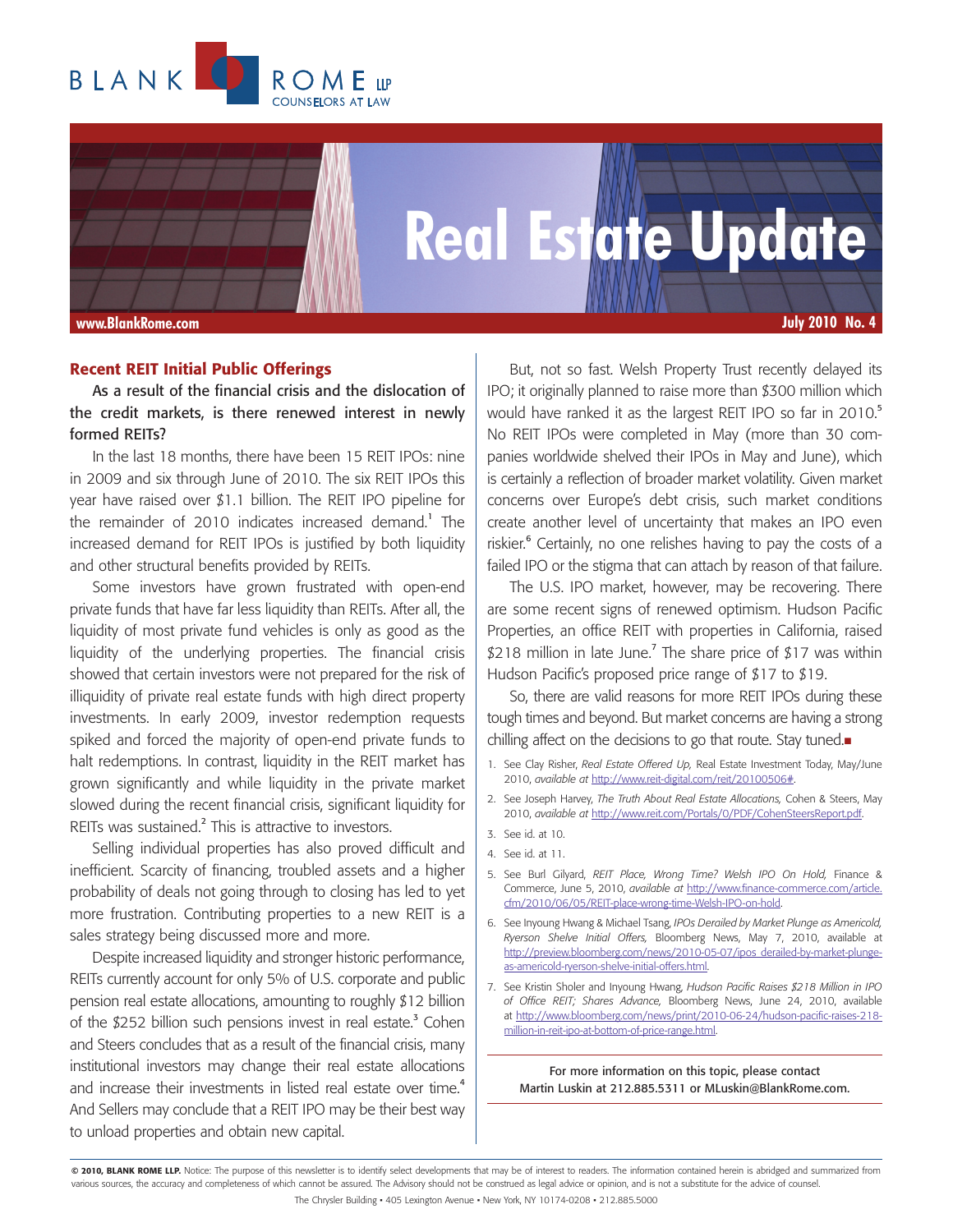# **Commercial Subleases: Coping with the Subordination Risk**

The decline in the commercial rental market in the recent economic downturn has not been without its silver lining. Some businesses—newly emerging or having successfully weathered the economic storm—are eager to implement longterm growth plans by taking advantage of the low rents and high volume of available space. As these businesses begin to explore the current leasing market, they may be intrigued by attractive space being offered to be sublet by their current occupants who can no longer carry their lease obligations or are otherwise trying to unload excess space. Should businesses shy away from subleases in favor of a direct lease with a building owner?

Subleases are initially appealing since sublease rental rates are traditionally cheaper than direct lease rates. However, prospective subtenants should be aware that these lower rates reflect legal, logistical and operational disadvantages inherent in the sublease arrangement. While a full analysis of these risks should be performed by the subtenant's attorneys and real estate consultants on a case-by-case basis, this article will address one fundamental risk common to all subleases, and suggest how a prudent subtenant can attempt to alleviate some of that risk.

As a matter of contract law, subleases are "subject and subordinate" to the underlying lease. In essence, this means that a sublease remains in effect only for so long as the underlying lease remains in effect. If the term of the underlying lease expires, or is cancelled on account of the tenant's default or for any other reason, the sublease will automatically terminate. The subtenant will be required to surrender possession of its premises and, depending on the terms of its sublease, may be required to restore the premises to the condition they are required to be returned to the landlord upon the expiration of the term.

While there is no way to completely mitigate against this subordination risk, the subtenant can take some measures that afford some partial protection. Although it is always prudent to perform due diligence on a party with whom you are about to enter into a contract, it is especially important to do so before entering into a sublease. Due to the subordination risk a subtenant can lose its entire estate if its sublandlord fails to perform under the lease, and a subtenant needs to be confident that its sublandlord is in a position, financially and operationally, to perform all of its obligations under the lease. If the sublease rent is not sufficient to support the financial obligations under the lease on its own, and/or the sublandlord's business is showing signs of vulnerability, the subtenant should be aware that its subleasehold estate may be precarious.

If the underlying lease is cancelled, and such cancellation is due to a default by the sublandlord, the subtenant should ask that the sublandlord fully indemnify it for any losses or damages it incurs on account of such cancellation. Of course, this indemnity is only as valuable as the credit supporting it; if the underlying lease was cancelled on account of a default by the tenant, there is probably no real credit to rely on. Therefore, a subtenant should also consider requesting a notice and cure period during which the overlandlord will agree to notify the subtenant of any defaults by the sublandlord, and to accept the subtenant's performance of the sublandlord's lease obligations. This would allow the subtenant to control its ability to remain in the premises. To avoid having to chase the sublandlord to recoup the expenses it incurs to cure the default under the underlying lease, the subtenant should request the right to offset the amount it expended from the sublease rent.

In certain specific circumstances, it may be appropriate for the subtenant to request a recognition agreement from the overlandlord. Protection under a recognition from an overlandlord works in a similar manner as a non-disturbance agreement from a mortgagee. A recognition agreement will provide that if the underlying lease is cancelled due to the sublandlord's defaults, the overlandlord will "recognize and not disturb" the subtenant's possession of the premises provided that the subtenant is not in default of its sublease. One crucial difference between the non-disturbance agreement granted by a mortgagee, and a recognition agreement granted by an overlandlord, is that in the latter case, the parties need to determine whether the recognition agreement will be based on the terms (including the rent) set forth in the sublease or, as the overlandlord will likely prefer, on the terms of the underlying lease.

Overlandlords are understandably very reluctant to provide a recognition agreement, and typically entertain the subtenant's request only under very specific circumstances. Obviously, the rental rate upon which the recognition agreement will be based has to be consistent with present market conditions. Other criteria that will be taken into account is the creditworthiness and business reputation of the subtenant, whether it is making a significant investment in the premises, and whether the sublease is for a sufficient term. Depending on the dynamics of the overlandlord's relationship with the tenant (i.e., perhaps the tenant has additional space in the building and the landlord has an incentive to keep the tenant happy), the subtenant may be able to solicit the tenant to act as its advocate.

Note that even if an overlandlord were to provide a recognition agreement, such recognition agreement is not completely protective as it has its limitations. Specifically, an over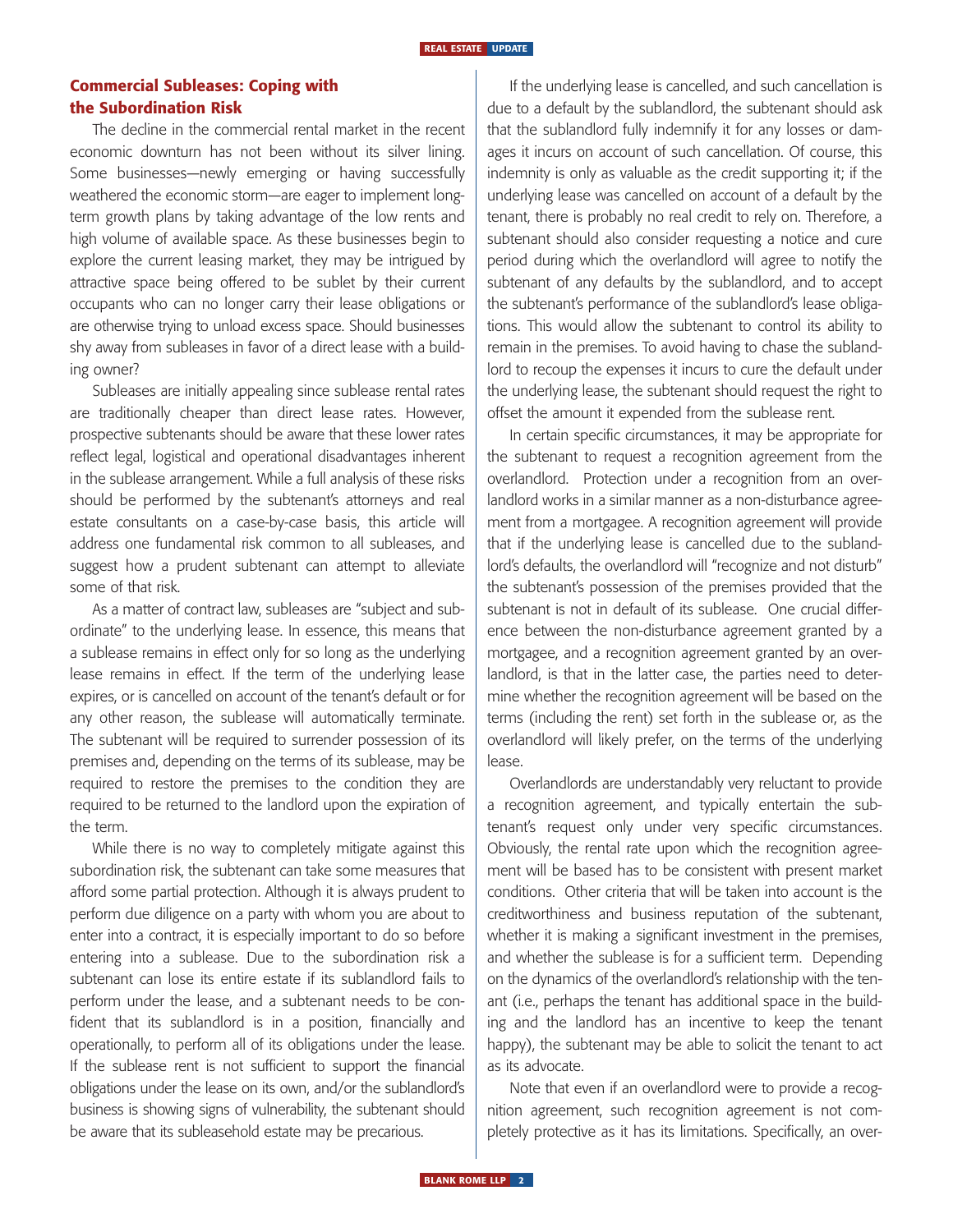landlord will not want to assume liabilities for pre-existing conditions, including existing defaults, rent concessions or work allowances, and will likely require additional notice and cure periods before a subtenant can exercise its remedies against the landlord under the sublease. Nevertheless, these limitations are often negotiated and the benefits of the recognition agreement still outweigh the burdens herein described.

Businesses scouring the leasing market should not instinctively resist otherwise appealing sublease deals. They should understand the subordination risk inherent in their subleases, but also seek ways to mitigate its consequences.  $\blacksquare$ 

For more information on this topic, please contact Samuel M. Walker at 212.885.5493 or SWalker@BlankRome.com, or Corey Tarzik at 212.885.5113 or CTarzik@BlankRome.com.

# **Solar Rooftop Generation: A Primer For Real Estate Owners And Developers**

The electricity industry's movement toward renewable energy development presents a unique opportunity for owners and developers of large-scale real property (e.g., warehouses and distribution centers). Such owners are exploring the feasibility of reducing energy costs and "going green" through the installation of on-site renewable (solar) generation. One exciting and growing application of renewable electric generation entails the installation of rooftop solar, photovoltaic ("PV") panels to convert the sun's energy directly into electricity. The following is a primer on what real estate owners and developers need to consider before embarking on the installation of a rooftop PV system.

### Technical Feasibility/Permitting

Whether a PV rooftop system is feasible depends on a number of factors, including the age and condition of the structure's roof. Generally, roofs that are five years old or younger may be sufficiently stable to sustain the PV equipment. As a general rule, approximately 100,000 square feet of roof space is required for a 1 MW solar array. Finally, an owner should review local ordinances to determine if there are any restrictions on, or special permits required for, such rooftop structures.

The structural integrity of the roof will typically be determined by an independent engineering inspection, and the existence of a warranty from the installer of the roof, particularly a long-term warranty from a financially viable party, will facilitate the financing and construction of the solar facility. In the absence of a warranty, building owners may be able to satisfy legitimate structural concerns of the contractor (and the contractor's lender) through the procurement of a warranty, which can be expensive, or through the establishment of a robust preventative maintenance plan.

In addition to municipal permitting matters that a building owner should address, there are electric-related permitting and approval steps that the building owner (and/or the contractor building the solar facility) will need to satisfy, including: (a) municipal electric codes; and (b) utility electric interconnection requirements. The latter requirement will be particularly relevant if the building owner elects to participate in net metering, as described below.

## **Economics**

If a rooftop solar system is technically feasible, a developer would then need to consider the economics of such a system. In a typical model, the developer would lease its rooftop space to a contractor that would construct, own, operate and maintain the solar system. The contractor would enter into a longterm power purchase agreement ("PPA") with the real property owner under which the contractor would sell electricity to the owner at a rate representing a discount from the otherwise applicable utility tariff. The length of the PPA would depend, in part, on the useful life of the solar system, which could be in excess of 15 years.

The contractor finances the construction of the solar system through the revenue streams represented by the PPA sales to the property owner and the sale of renewable energy certificates ("RECs"), which are tangible rights related to the beneficial environmental attributes associated with generating power from a renewable resource. A single REC represents one megawatt-hour of electricity generated from a renewable resource. RECs can be sold separately from the power generated to create them, and there are several markets (in various states) in which RECs may be traded. For example, New Jersey has a particularly active market for the trading of solar RECs.

While the chief economic benefit for the owner associated with the rooftop PV system is the stream of energy savings associated with the PPA, an owner may wish to negotiate with the contractor for a share in the revenue attributable to the sale of RECs. Additionally, a building owner could be eligible to participate in the "net metering" program of its local utility. Under such a program, which technically does not involve a "sale" of electricity, the owner could receive monetary billing credit or payment for excess electricity produced by the solar facility at a rate equal to the utility standard retail rate for sales to the owner. Contractors may negotiate for a portion of this economic benefit to facilitate the financing of the solar facility.

#### **Regulatory**

Because a rooftop solar cannot produce electricity in every hour, an owner needs to consider the rate it will pay for electric service obtained from its local utility (or an alternative supplier) when its rooftop system is not producing power.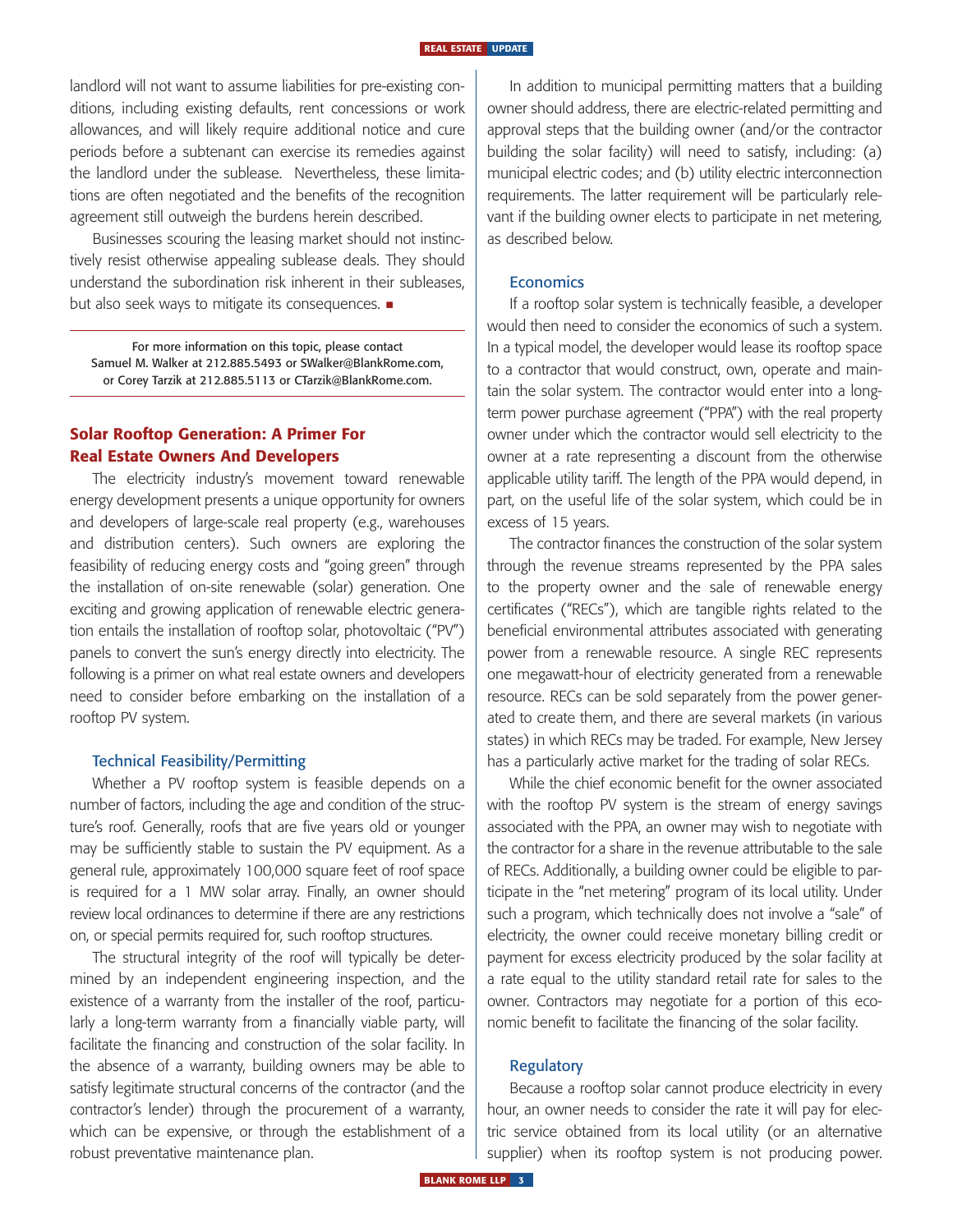(Rooftop facilities produce power on average for six to eight hours per day.) Some utilities require a customer with "on-site generation" to take electric service under a "standby" service tariff with rates that may differ from the otherwise applicable tariff rates paid by the owner. This differential needs to be factored into the economic analysis of the solar rooftop generation.

With a contractor assigned the responsibility of owning, operating and maintaining the rooftop system, there are minimal regulatory considerations for the property owner under state and Federal laws regulating utilities and the services they provide. While the contractor may be subject to limited regulation in certain jurisdictions, the owner, who is a retail purchaser of electricity under the PPA, will be subject to no public utility regulation and will need to consider, as noted above, the terms of service for those hours when its rooftop array is not producing. In addition to net metering, if an owner or developer wishes to consider the sale of excess power produced by the rooftop PV system to either the local utility (e.g., a direct wholesale of electricity to a utility), or a customer located near the owner's site (a retail sale of power), additional regulatory, technical and economic considerations will need to be examined.

## Access/Subordination

One of the primary documents that a building owner will need to negotiate with the solar-facility contractor, in addition to the PPA, is the roof lease. This agreement will confer several important rights on the contractor, including the right of access to the building owner's roof for purposes of constructing, operating and maintaining the solar facility. Contractors (and their lenders) will be concerned with having access rights to the roof free from interference by building tenants or entities holding any mortgage on the building. Additionally, contractor lenders may request that building lienholders subordinate their rights to the lender's security interest/lien so that the lender's rights to access the roof and the solar facility are protected, for example, should the lienholder foreclose.

Renewable energy, particular rooftop solar, may offer an attractive opportunity for owners and developers of real property to lower energy costs and establish a market reputation for responsible energy usage. Rooftop solar installations are gaining in applications across the country, particularly in California, Pennsylvania, Texas and New Jersey. With careful consideration of technical, economic and regulatory factors, a real property owner or developer may find that a rooftop PV installation is a feasible energy solution.  $\blacksquare$ 

For more information on this topic, please contact Nicholas A. Giannasca at 212.885.5018 or NGiannasca@BlankRome.com.

# **"Bad Boy" Guaranties and Protecting Yourself from Acts of Others**

A typical mortgage loan requires the borrower and/or its principals to execute a "bad boy guaranty" (a/k/a recourse carve out guaranty), which provides for personal liability against the borrower and principals of borrower upon the occurrence of certain enumerated bad acts committed by the borrower or its principals. Where the transaction involves mezzanine debt, it is essential that the mortgage lender and the borrower and/or guarantors take certain steps to ensure that the bad acts of a foreclosing mezzanine lender do not trigger this personal liability.

If triggered by enumerated bad acts, bad boy guarantees require the borrower and/or guarantor to be personally liable for damages to the lender, or alternatively, converts an otherwise non-recourse loan into a full-recourse loan as against the borrower or guarantor. In either result, lenders will have the right to seek significant personal liability against the borrower and/or guarantors, so it is essential that borrowers and/or guarantors have complete control over the potential triggering acts.

In the last 15 years there have only been six legal challenges to the enforceability of bad boy guaranties. This lack of challenges indicates that these guaranties have largely accomplished their goal of forcing borrower and guarantors to stay away from the typical bad boy acts enumerated in these guaranties, such as waste, fraud, misappropriation, bankruptcy, violation of SPE covenants or incurring subordinate debt without lender's consent. Furthermore, all of these recent challenges have resulted in the enforcement by the courts of the bad boy guaranties in question. By way of example, recently, in the *Extended Stay of America* Chapter 11 bankruptcy proceeding,<sup>1</sup> guarantor David Lichtenstein was held jointly and severally liable with his company, Lightstone Capital, for a \$100 million guarantee following the company's bankruptcy filing. The court enforced the clause and the investors of the senior lender subsequently indemnified him.

Nonetheless, these guaranties can have the unintended consequence of penalizing guarantors for improper acts of third parties outside of their control. After a mezzanine takeover of a guarantors' equity interests in the borrower, the new equity owner can create personal liability for the borrower and/or guarantor without any repercussions for itself. Since the guarantor has in most cases lost its managerial and ownership interest in the borrower following a foreclosure, the guaranty has lost its purpose as a mechanism to constrain borrower's activity.

By way of example, the mezzanine lender, with its controlling equity interest, can, without the input of the guarantor either: 1) put the borrower into bankruptcy thereby triggering